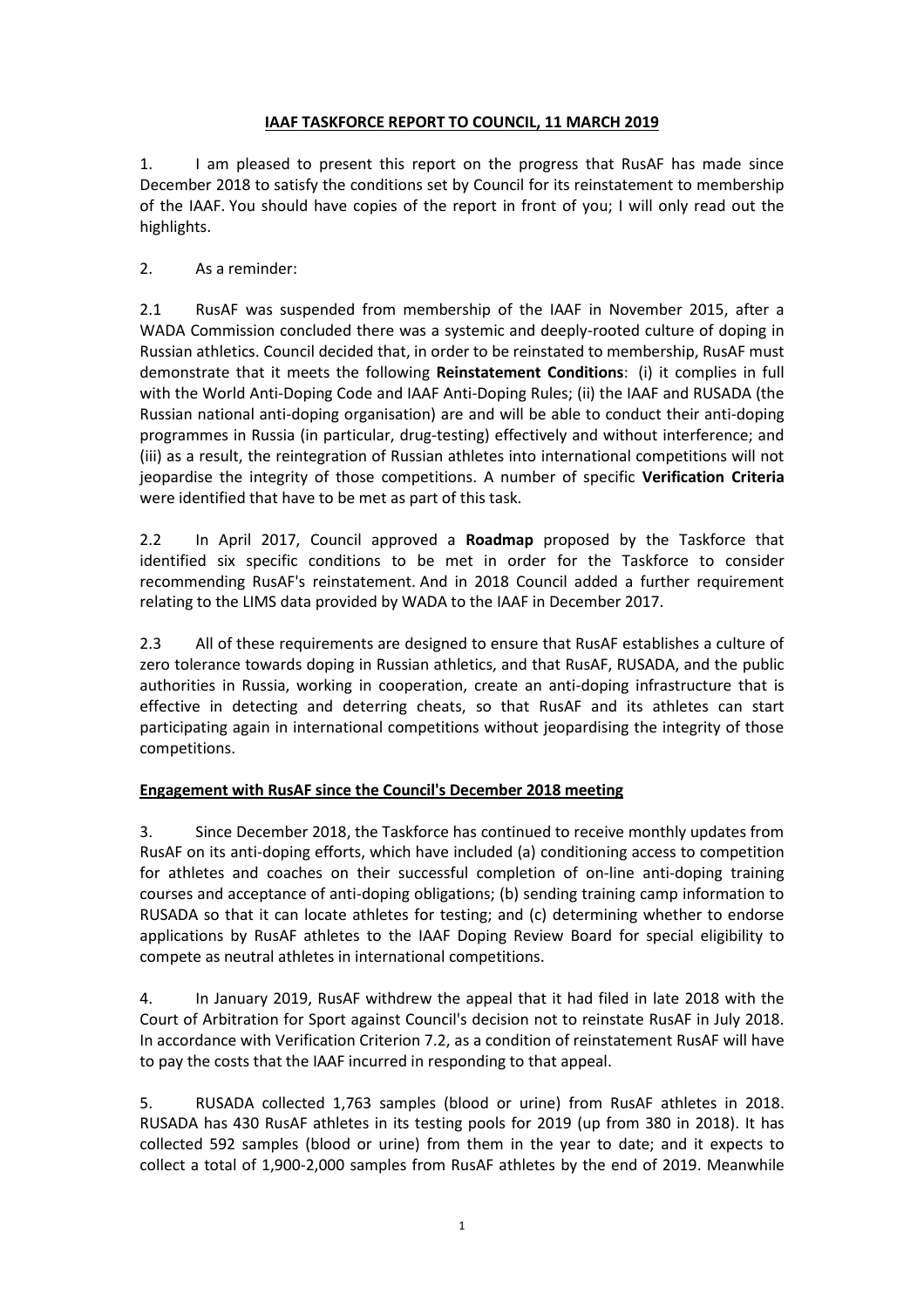the Athletics Integrity Unit (**AIU**) has advised that it continues to be able to test RusAF's international-level athletes effectively and without any improper interference.

6. Just yesterday, ARD broadcast new allegations about Valentin Maslakov. Mr Maslakov was head coach of the Russian national team in the period 2007-2015, during which (we now know) there was widespread doping in Russian track & field. He personally coached the women's 4x400m relay team that won gold at the 2013 IAAF World Championships, but has since been disqualified and two of its members banned for doping. Mr Maslakov resigned as national team coach in January 2015, shortly after the doping allegations first broke. However, ARD alleges that he is now back coaching 400m national team athletes (although in the ARD documentary that is denied by current national team head coach Yury Borzakovskiy). ARD also alleges that of the 94 coaches now working with national team athletes, 63 of them coached in the key period prior to 2015. These allegations are of serious concern to the Taskforce, since they contradict assurances previously received from RusAF that it was disassociating itself from coaches from the previous era. The Taskforce will write to RusAF seeking its comments on ARD's allegations as a matter of urgency, and will follow up as necessary once it has received those comments.

#### **Current status of remaining reinstatement conditions**

7. Subject to the issue just raised, as far as the Taskforce is aware, the various requirements that RusAF previously satisfied remain satisfied, i.e., there has been no backsliding. In particular, RUSADA remains on the list of Signatories compliant with the WADA Code, because (albeit two weeks after the 31 December 2018 deadline) the Russian authorities allowed an independent expert appointed by WADA to access and extract from the instruments and server in the Moscow laboratory an authentic copy of all data relating to its analysis of samples collected from Russian athletes in the period 2012 to August 2015.

8. The following reinstatement requirements that were fixed by Council at its December meeting remain outstanding:

8.1 Council resolved that, in accordance with Verification Criterion 7.2, RusAF must reimburse the IAAF for all of the costs incurred by the IAAF prior to and after the reinstatement of RusAF as a result of the need to impose, enforce and assess compliance with the Reinstatement Conditions and the Verification Criteria (including the Taskforce costs, the costs of the Russia-related cases that have been taken to CAS, and the costs incurred by the Doping Review Board from 1 January 2018 in dealing with applications from Russian athletes for neutral athlete status). In October 2018 the IAAF invoiced RusAF for the costs incurred through 30 June 2018, and it has just invoiced RusAF for the further costs incurred between 30 June and 31 December 2018. It plans to invoice RusAF for subsequent costs on a quarterly basis (rather than monthly, as previously discussed). RusAF has not yet paid the outstanding invoices, citing financial difficulties. It has been in contact with the IAAF to discuss the mechanics and logistics of payment of these and subsequent invoices.

8.2 Council also resolved that RusAF must commit, in a formal legal agreement with the IAAF, to pay any further relevant costs incurred by the IAAF following RusAF's reinstatement (e.g., the costs of monitoring compliance with post-reinstatement conditions, and the costs of any further cases that the AIU has to bring against Russian athletes). Those costs are to be invoiced by the IAAF on a quarterly (rather than monthly) basis for payment by RusAF within 30 days of receipt, with appropriate remedies applicable in the event of non-payment. A draft of this agreement will be circulated to RusAF shortly.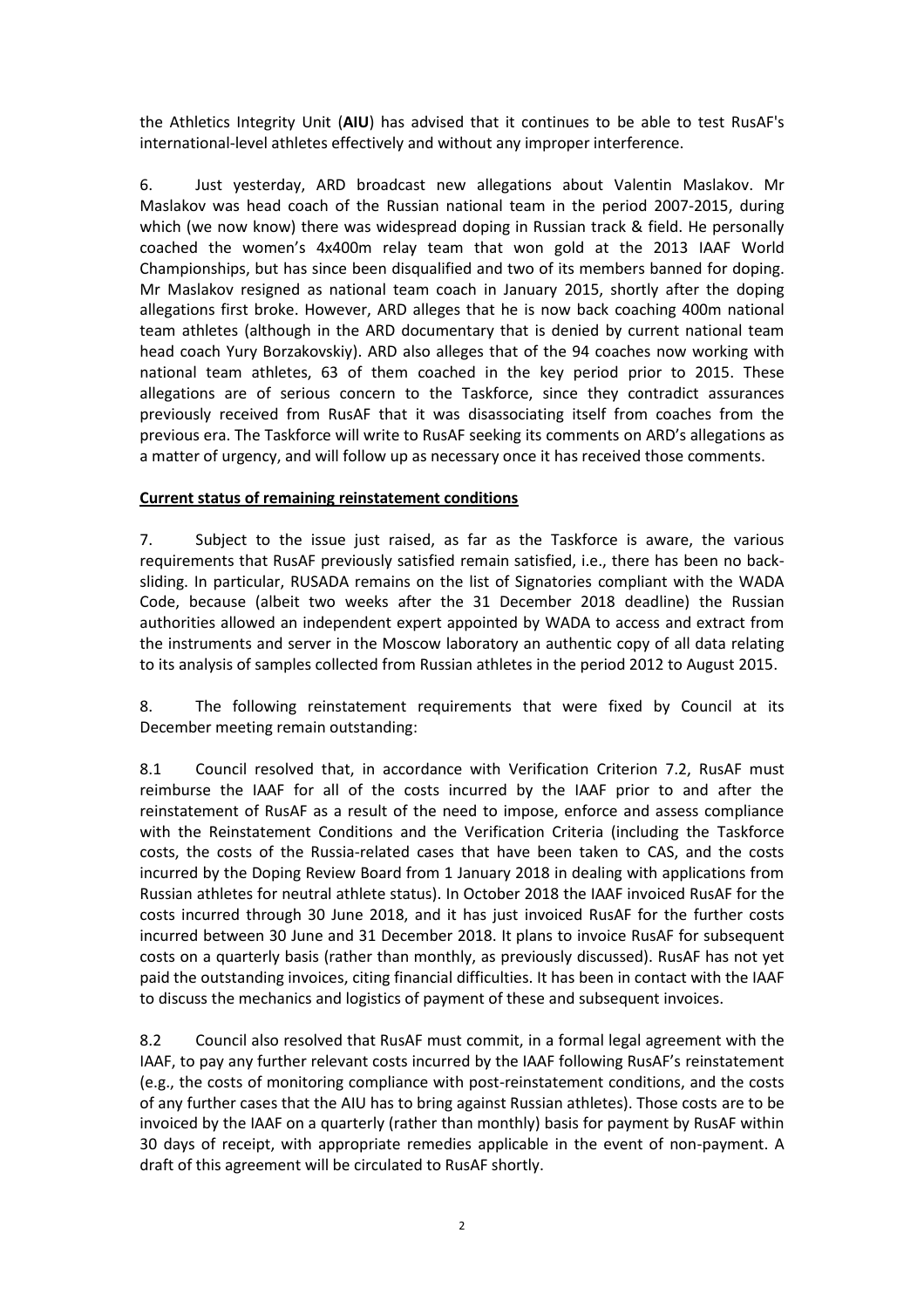8.3 Finally, referring to the LIMS database extract that WADA provided to the AIU in late 2017, listing findings in respect of 1,800 samples collected from RusAF athletes in the period 2012 to August 2015, Council resolved that RusAF may not be reinstated unless and until the AIU confirms that it is satisfied that:

- (a) it has been given the information it requires to identify all of the RusAF athletes who provided the samples listed in the extract of the LIMS database provided by WADA to the AIU;
- (b) it has received all of the analytical data produced by the Moscow lab when it analysed those samples (i.e., the chromatograms, the electropherograms, chain of custody records, etc.);
- (c) any samples that the AIU considers need to be re-analysed (and that are still in the possession of the Moscow lab) have been sent to a WADA-accredited laboratory for re-analysis;
- (d) these data and samples are authentic and have not been tampered with; and
- (e) the AIU therefore has everything in the possession of the Moscow antidoping laboratory that it needs to determine whether any of the RusAF athletes whose samples were included in the LIMS database has a case to answer for breach of the IAAF Anti-Doping Rules and/or the RusAF Anti-Doping Rules.

The current status is that (as noted above) an independent expert appointed by WADA successfully extracted forensic copies of all of the relevant data (approximately 24 terabytes in total) from the Moscow laboratory in January 2019. WADA is currently in the process of processing and authenticating those data. The AIU advises that it has been in close contact with the relevant persons at WADA, and has been told that once the authentication process has been concluded, AIU will be given access to the data relating to the RusAF athletes in the LIMS database as a matter of priority. The AIU stands ready to analyse those data, to determine what samples still held in the Moscow laboratory need to be extracted and reanalysed, and ultimately to decide which of the athletes have a case to answer for breach of the anti-doping rules, as soon as practicable. Depending on when exactly it obtains the relevant data from WADA, the AIU will make every effort to complete that task prior to the June Council meeting, but it cannot give any assurances in this regard.

9. The Taskforce stands ready to provide any guidance or support that RusAF may need in ensuring that the remaining requirements set out above are met as quickly as possible. If and when they are met, then -- barring any backward steps (such as evidence emerging that requirements that the Taskforce thought had previously been met in fact have not been met, or are no longer being met) -- the Taskforce considers that it will be ready to recommend the reinstatement of RusAF's membership benefits (potentially in phases). Any such recommendation will also include proposals as to the post-reinstatement conditions that the Taskforce considers Council should impose on RusAF to guard against future backsliding.